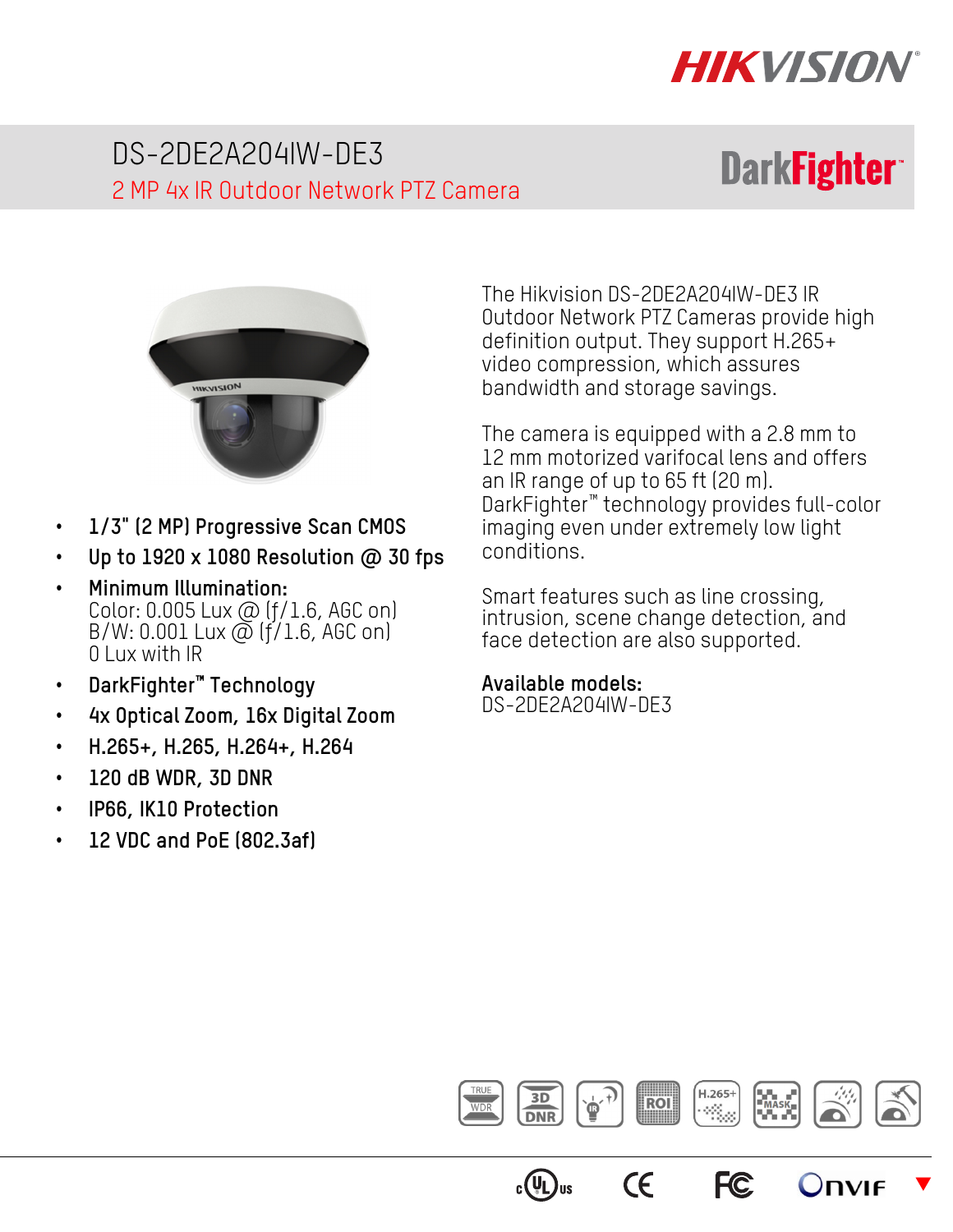### **Specifications**

|                                               | <b>DS-2DE2A204IW-DE3</b>                                                                                                                             |
|-----------------------------------------------|------------------------------------------------------------------------------------------------------------------------------------------------------|
| Camera                                        |                                                                                                                                                      |
| Image Sensor                                  | 1/3" progressive scan CM0S                                                                                                                           |
| Minimum Illumination                          | Color: 0.005 lux @ (f/1.6, AGC on), b/w: 0.001 lux @ (f/1.6, AGC on), 0 lux with IR                                                                  |
| White Balance                                 | Auto/manual/ATW (auto-tracking white balance)/indoor/outdoor/fluorescent lamp/sodium lamp                                                            |
| Gain                                          | Auto/manual                                                                                                                                          |
| Shutter Speed                                 | $1/1$ s to $1/30,000$ s slow shutter model (2x, 3x, 4x, 6x, 8x)                                                                                      |
| Day/Night                                     | IR cut filter                                                                                                                                        |
| Digital Zoom                                  | 16x                                                                                                                                                  |
| Privacy Mask                                  | 24 programmable privacy masks                                                                                                                        |
| Focus Mode                                    | Auto/semi-automatic/manual                                                                                                                           |
| <b>WDR</b>                                    | 120 dB WDR                                                                                                                                           |
| Lens                                          |                                                                                                                                                      |
| Focal Length<br>Zoom Speed                    | 2.8 to 12 mm, 4x optical zoom<br>Approximately 2s (optical lens, wide-tele)                                                                          |
|                                               | Horizontal field of view: 109° to 34° (wide-tele), vertical field of view: 57° to 19° (wide-tele), diagonal field of view: 135° to 39°               |
| Field of View                                 | (wide-tele)                                                                                                                                          |
| <b>Working Distance</b>                       | 10 mm to 1500 mm (wide-tele)                                                                                                                         |
| Aperture Range                                | $f/1.6$ to $f/2.7$                                                                                                                                   |
| <b>PTZ</b>                                    |                                                                                                                                                      |
| Movement Range (Pan)                          | $0^\circ$ to 330 $^\circ$                                                                                                                            |
| Pan Speed                                     | Configurable, from 0.1°/s to 100°/s, preset speed: 100°/s                                                                                            |
| Movement Range (Tilt)                         | From 0° to 90°                                                                                                                                       |
| <b>Tilt Speed</b>                             | Configurable, from 0.1°/s to 100°/s, preset speed: 100°/s                                                                                            |
| Proportional Zoom                             | Supported                                                                                                                                            |
| Presets                                       | $\overline{300}$                                                                                                                                     |
| Power-Off Memory                              | Supported                                                                                                                                            |
| <b>Compression Standard</b>                   |                                                                                                                                                      |
| <b>Video Compression</b><br><b>H.264 Type</b> | Main stream: H.265+/H.265/H.264+/H.264; sub-stream: H.265/H.264/MJPEG; third stream: H.265/H.264/MJPEG<br>Baseline profile/main profile/high profile |
| $H.264+$                                      | Supported                                                                                                                                            |
| $H.265+$                                      | Supported                                                                                                                                            |
| Video Bit Rate                                | 32 kbps to 16384 kbps                                                                                                                                |
| Audio Compression                             | G.711alaw/G.711ulaw/G.722.1/G.726/MP2L2/PCM                                                                                                          |
| Audio Bit Rate                                | 64 kbps (6.711)/16 kbps (6.722.1)/16 kbps (6.726)/32 kbps to 160 kbps (MP2L2)                                                                        |
| <b>SVC</b>                                    | Supported                                                                                                                                            |
| <b>Smart Features</b>                         |                                                                                                                                                      |
| Basic Event                                   | Motion detection, video tampering detection, exception detection                                                                                     |
| Smart Event                                   | Face detection, intrusion detection, line crossing detection, region entrance detection, region exiting detection, object removal                    |
|                                               | detection, unattended baggage detection, audio exception detection                                                                                   |
| <b>Smart Record</b>                           | ANR (Automatic Network Replenishment), dual-VCA                                                                                                      |
| <b>ROI</b>                                    | Main stream, sub-stream, and third stream respectively support four fixed areas                                                                      |
| <b>IR</b>                                     | 65 ft (20 m)                                                                                                                                         |
| IR Distance<br>Smart IR                       |                                                                                                                                                      |
| Image                                         |                                                                                                                                                      |
|                                               | Supported                                                                                                                                            |
|                                               |                                                                                                                                                      |
| Maximum Resolution                            | $1920 \times 1080$                                                                                                                                   |
| Main Stream                                   | 30 fps (1920 × 1080, 1280 × 960, 1280 × 720)                                                                                                         |
| Sub-Stream<br>Third Stream                    | $30$ fps (704 × 480, 640 × 480, 352 × 240)<br>$\frac{1}{30}$ fps (1280 × 720, 704 × 480, 640 × 480, 352 × 240)                                       |
| Image Enhancement                             | 3D DNR, HLC, EIS, regional exposure, regional focus                                                                                                  |
| <b>Network</b>                                |                                                                                                                                                      |
| Network Storage                               | MicroSD/SDHC/SDXC card (256 GB), local storage and NAS (NFS, SMB/CIFS), ANR                                                                          |
|                                               | IPV4/IPv6, HTTP, HTTPS, 802.1x, QoS, FTP, SMTP, UPnP, SNMP, DNS, DDNS, NTP, RTSP, RTCP, RTP, TCP/IP, UDP, IGMP, ICMP, DHCP, PPPoE,                   |
| Protocols                                     | <b>Bonjour</b>                                                                                                                                       |
| API                                           | Open-ended, supports ONVIF, ISAPI, and CGI, HIKVISION SDK and third-party management platform, Hik-Connect                                           |
| Simultaneous Live View                        | Up to 20 channels                                                                                                                                    |
| User/Host                                     | Up to 32 users, 3 levels: administrator, operator, and user                                                                                          |
| <b>Security Measures</b>                      | User authentication (ID and PW), host authentication (MAC address); HTTPS encryption; IEEE 802.1x port-based network access                          |
| Client                                        | control; IP address filtering                                                                                                                        |
| Web Browser                                   | iVMS-4200, iVMS-4500, Hik-Connect<br>IE 8 to 11, Chrome 31.0 to 44, Firefox 30.0 to 51                                                               |
| Interface                                     |                                                                                                                                                      |
| Audio                                         | 1-ch audio input and 1-ch audio output                                                                                                               |
| Communication Interface                       | 1-port RJ-45 10 M/100 M Ethernet, PoE                                                                                                                |
| General                                       |                                                                                                                                                      |
| Power                                         | 12 VDC and PoE, maximum: 12 W (maximum 3.9 W for IR)                                                                                                 |
| Working Temperature                           | $-4^{\circ}$ to $140^{\circ}$ F ( $-20^{\circ}$ to 60 $^{\circ}$ C)                                                                                  |
| Working Humidity                              | $\leq$ 90% non-condensing                                                                                                                            |
| <b>Protection Level</b>                       | IP66 standard, IK10, TVS 4000V lightning protection, surge protection, and voltage transient protection                                              |
| Material                                      | Aluminum alloy, PC, PC + ABS                                                                                                                         |
| Dimensions<br>Weight                          | $\emptyset$ 5.15" x 4.00" ( $\emptyset$ 130.7 mm × 101.7 mm)<br>Approximately 1.17 lbs (0.53 kg)                                                     |